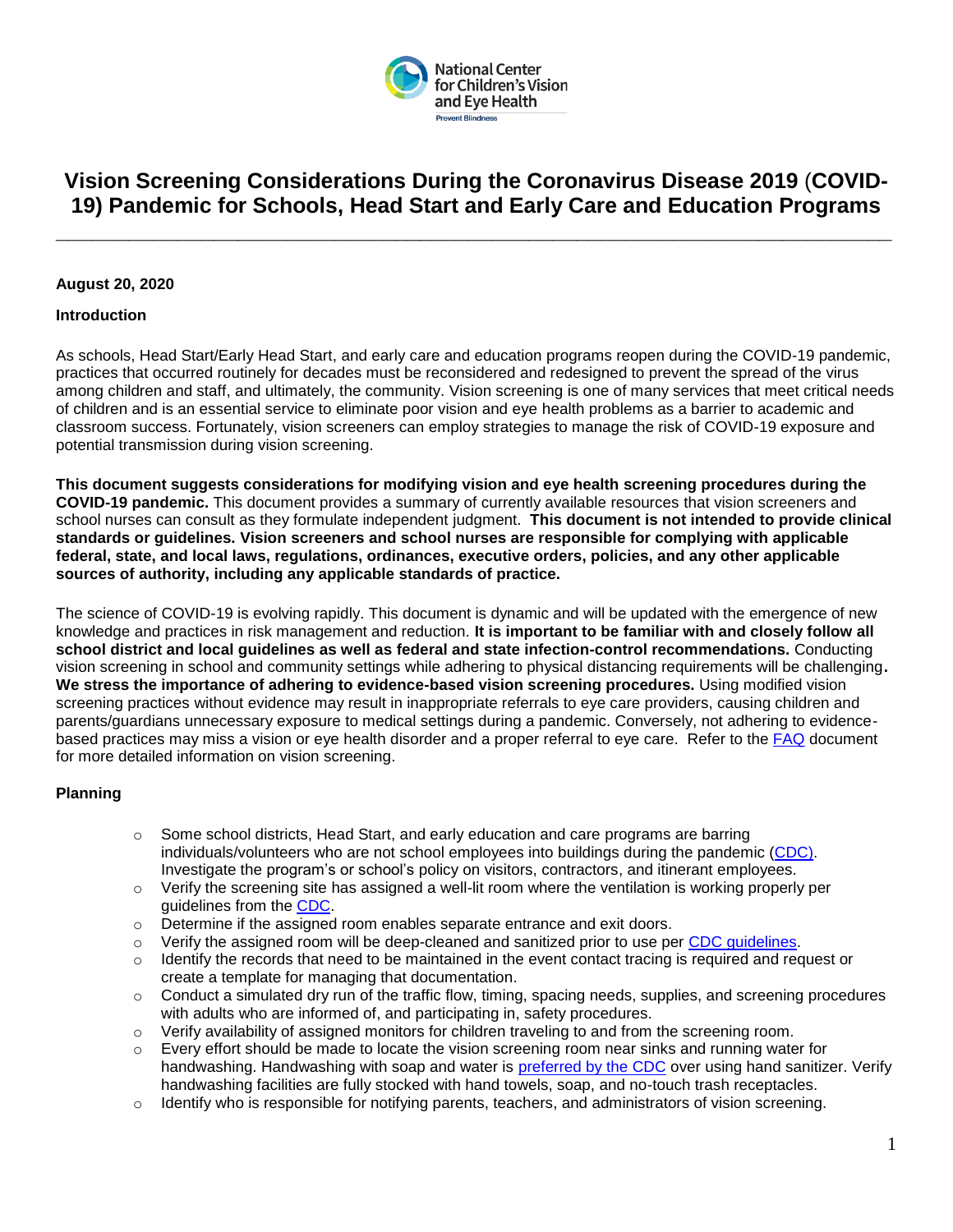

- $\circ$  Schools, Head Start, and early care and education programs may have alternating days of in-person attendance, in which different cohort groups of students attend on set schedules. Screeners need to plan the schedule around cohorts.
- $\circ$  Verify that face coverings will remain on students and adults during the entire screening session.

# **Hand Hygiene**

- $\circ$  Children must wash hands per CDC quidelines for 20 seconds before and after screening.
- $\circ$  Screeners must wash hands per CDC quidelines before screening, after any child contact, and at regular intervals throughout the day.
- $\circ$  If soap and water are unavailable, hand sanitizer that contains at least 60% alcohol can be used.
- o Gloves are not necessary [\(CDC, 2020\)](https://www.cdc.gov/coronavirus/2019-ncov/prevent-getting-sick/gloves.html).
- $\circ$  [CDC handwashing](https://www.cdc.gov/handwashing/when-how-handwashing.html) quidelines recommend drying hands with paper towels or air drying, and do not include drying hands with motorized hand dryers.

## **Face Coverings (Masks)**

- $\circ$  Screeners and children should wear cloth face coverings per CDC quidelines during screening. The [CDC](https://www.cdc.gov/coronavirus/2019-ncov/prevent-getting-sick/how-to-wear-cloth-face-coverings.html) provides instructions [on how to properly wear a mask.](https://www.cdc.gov/coronavirus/2019-ncov/prevent-getting-sick/how-to-wear-cloth-face-coverings.html) Screeners should not conduct vision screening if they cannot wear a mask for a medical reason.
- $\circ$  If children do not have a mask or the mask is not secure or does not cover the nose and mouth, disposable masks should be provided and should be put on by the child prior to entering the screening area.
- $\circ$  Consider not performing a vision screening on any child who cannot wear a mask. Children who cannot wear a mask should be referred to their primary health care provider for vision screening. [Masks are not required](https://www.cdc.gov/coronavirus/2019-ncov/prevent-getting-sick/cloth-face-cover-guidance.html) for:
	- children younger than age 2 years
	- children who have trouble breathing
	- children who are unable to comply with wearing a mask due to physical or mental health limitations or developmental delay
- $\circ$  If a well-fitted mask is unavailable for a child, offer the screening later when a mask is available or masks for children are optional or unnecessary.
- $\circ$  Screeners should wear [cloth masks](https://www.cdc.gov/coronavirus/2019-ncov/community/schools-childcare/cloth-face-cover.html) that fit snugly and cover the mouth and nose. Screeners may wear [goggles that cover the sides of the eyes](https://www.cdc.gov/coronavirus/2019-ncov/hcp/ppe-strategy/eye-protection.html) and/or a face shield with a mask. CDC does not [recommend use of face shields as a substitute for cloth face coverings.](https://www.cdc.gov/coronavirus/2019-ncov/community/schools-childcare/cloth-face-cover.html) [Johns Hopkins offers](https://www.hopkinsmedicine.org/health/conditions-and-diseases/coronavirus/coronavirus-face-masks-what-you-need-to-know)  [additional guidance on face masks.](https://www.hopkinsmedicine.org/health/conditions-and-diseases/coronavirus/coronavirus-face-masks-what-you-need-to-know)
- $\circ$  Children and screeners should [wash their hands](https://d.docs.live.net/deb3b2d9e63ee331/Documents/Ensure%20that%20students,%20teachers%20and%20staff%20are%20aware%20that%20they%20should%20wash%20or%20sanitize%20their%20hands%20(using%20a%20hand%20sanitizer%20that%20contains%20at%20least%2060%25%20alcohol)%20before%20putting%20on%20a%20cloth%20face%20covering.) before putting on a cloth face covering.
- $\circ$  To put children at ease, screener's may wear a badge or a sign with a smiling photo of their face.

# **Supplies Needed Specific to COVID-19 Considerations**

- o Face coverings consistent with [CDC guidelines.](https://www.cdc.gov/coronavirus/2019-ncov/prevent-getting-sick/diy-cloth-face-coverings.html)
- o Goggles (if screener chooses—in addition to face covering).
- o Face shield (if screener chooses in addition to face covering).
- o Soap.
- $\circ$  Sanitizer with at least 60% alcohol (for screener and older children only) and paper towels
- o Disinfectant wipes.
- $\circ$  No-touch trash cans with enough capacity for wipes, occluders, and paper towels.
- $\circ$  Disposable occluders (do not use homemade paper occluders, nor tissues or hands  $-$  disposable occluders are available for purchase from vision supply vendors).
- o Disposable matching lap cards (for preschool children make paper copies of the matching lap Card: one per child to be screened, and then discard).
- o Tape and or floor markings.
- o Entry and exit door signs.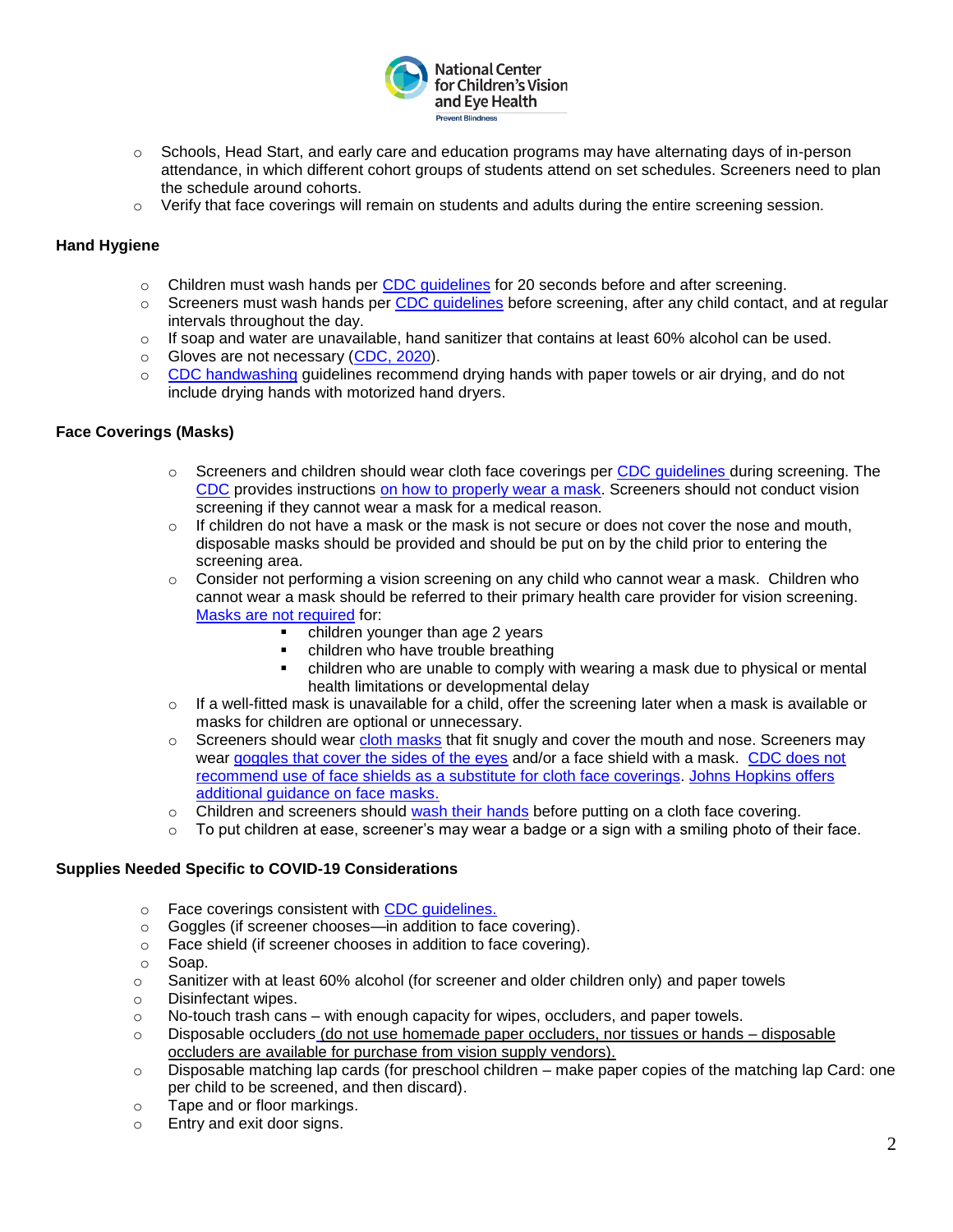

- o Measuring tape or 6-foot measure.
- o Disposable single-use gloves for cleaning.
- o Cleaning supplies that meet [EPA Guidelines](https://www.epa.gov/pesticide-registration/list-n-disinfectants-use-against-sars-cov-2-covid-19) for COVID-19.
- o Supplies for vision screening.

## **Cleaning and Disinfection**

- $\circ$  Verify the room assigned for screening was deep-cleaned and sanitized per [CDC guidelines](https://www.cdc.gov/coronavirus/2019-ncov/community/reopen-guidance.html) prior to entry.
- o Clean and disinfect frequently touched surfaces often [\(CDC Guidelines\)](https://www.cdc.gov/coronavirus/2019-ncov/community/reopen-guidance.html).
- $\circ$  Develop and adhere to a schedule for increased routine cleaning and disinfection.
- $\circ$  Cleaning products used by screener must be secured out of reach from children.
- o Do not use cleaning products near children.
- $\circ$  Verify that there is adequate ventilation when using cleaning products in the screening space to prevent children or adults from inhaling toxic fumes.
- o Standard use of visual acuity charts used at a testing distance of 10 feet should be wiped clean with disinfecting wipes before and after each screening day.
- o Vision screening instruments (photoscreeners, autorefractors, etc.) should be cleaned and disinfected at the beginning and end of each screening day per manufacturer's guidelines.
- o Do not allow food and beverages in the screening room.

## **Shared Objects**

- o Do not allow items (e.g., stuffed animals, books) that are difficult to clean or disinfect.
- $\circ$  Ensure adequate supplies of disposable materials to eliminate sharing of high touch items such as occluders and matching lap cards.
- o Mass screening for color vision deficiency is not recommended. Consider postponing color vision deficiency screening if it is mandated in your program or state. If a teacher or parent is concerned about color vision, refer the child to an eye care provider.

# **Screening Schedule**

- $\circ$  Mark floors to provide a visual guide for maintaining 6-foot distancing between the screener, the child, and between adults.
- $\circ$  The [CDC](https://www.cdc.gov/coronavirus/2019-ncov/community/schools-childcare/schools.htmlhttps:/www.epa.gov/pesticide-registration/list-n-disinfectants-use-against-sars-cov-2-covid-19) recommends one-way traffic with separate entrance and exit doors.
- o Sanitize chairs used during vision screening between children's use. Screener should wash hands after sanitizing objects.
- $\circ$  Children should stand 6 feet apart while waiting outside the screening room. Mark floors where children should stand.
- $\circ$  Do not call the entire class to the screening area and limit the number of children waiting based on the amount of space available for waiting. If possible, screen children one at a time to ensure physical distancing space between children.
- o If pods or cohorts are used  $(AAP, 2020; CDC, 2020)$  $(AAP, 2020; CDC, 2020)$  $(AAP, 2020; CDC, 2020)$  $(AAP, 2020; CDC, 2020)$ , clean and disinfect the screening area before children from another cohort or pod arrive.

# **Vision Screeners**

- o Consider limiting screening personnel to three adults:
	- Screener.
	- Facility employee to clean chairs and monitor distancing, and
	- Staff to accompany children traveling to and from classroom and monitor handwashing before and after screening.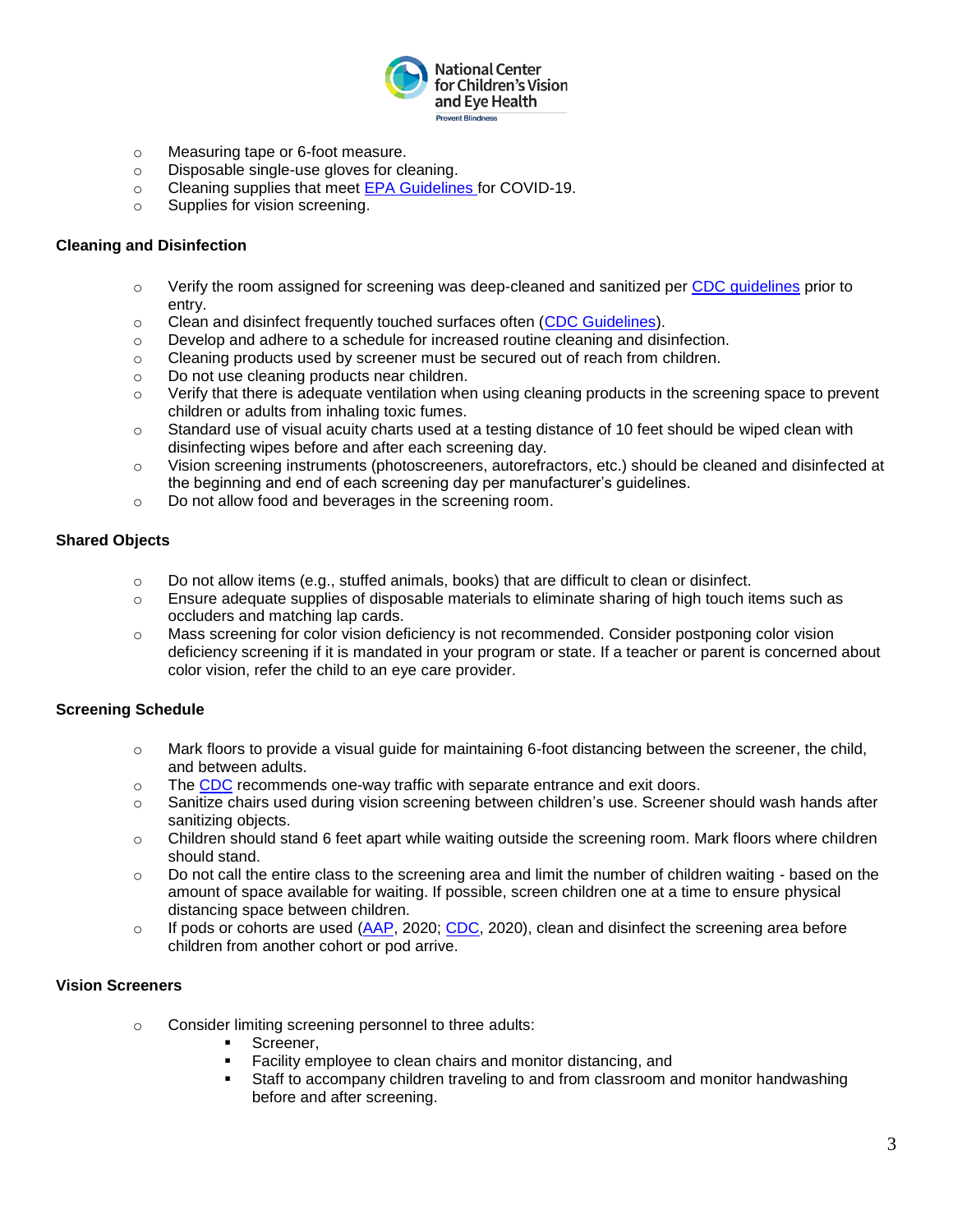

- $\circ$  The CDC recommends cohorting of children and staff [\(CDC, 2020\)](https://www.cdc.gov/coronavirus/2019-ncov/community/schools-childcare/prepare-safe-return.html#cohorting). Consider eliminating conducting screening at multiple schools, Head Start centers, or early care and education programs [\(CDC, 2020\)](https://www.cdc.gov/coronavirus/2019-ncov/community/schools-childcare/prepare-safe-return.html#cohorting). If screeners are assigned to screen children at multiple schools or programs, allow 14 days to elapse between screenings in different locations. In communities where the virus is spreading, COVID-19 testing for screeners may be considered.
- o **More details about screening can be found in the [FAQs.](https://preventblindness.org/school-vision-screening-considerations-covid-19-pandemic/)**

# **Training**

- o Screeners must be trained on all district, school, Head Start, or early care and education facilities' COVID-19- related health and safety protocols ahead of screening.
- o The [American Academy of Pediatrics](https://services.aap.org/en/pages/2019-novel-coronavirus-covid-19-infections/clinical-guidance/covid-19-planning-considerations-return-to-in-person-education-in-schools/) (2020) recommends that all training be conducted virtually.
- $\circ$  Screeners should make contact with screening site administrators 2 days in advance of screening to identify any changes in the facility's health and safety protocol.

**Vision Screening** (Note, this section addresses adaptations to evidence-based vision screening recommendations during the Covid-19 pandemic. For more information on vision screening generally, please visit <https://nationalcenter.preventblindness.org/vision-screening-guidelines-by-age/>

- $\circ$  Standard use of visual acuity charts, used at a testing distance of 10 feet and that children do not touch, should be wiped clean before and after each screening day (to protect the screeners) but need not be cleaned between each child's screening.
- $\circ$  Distance visual acuity screening can be performed according to safety standards. To minimize screening duration time, near acuity, color vision deficiency, and stereoacuity screening is not recommended at this time.
- o **Please see the [FAQ](https://preventblindness.org/school-vision-screening-considerations-covid-19-pandemic/) document for more detailed information on vision screening methods and tools.**

# **Parent and Caregiver Education**

Vision screening is an important component of pediatric preventative health care and should continue during the COVID-19 pandemic. Prevent Blindness developed the NCCVEH's [12 Components of a Strong Vision Health System of Care](http://preventblindness.org/12-components-of-a-strong-vision-health-system-of-care/)**.**  These components address parent and caregiver education as well as vision screening, referral to eye care, and more. Whether children attend Head Start, an early care and education program, or school, we encourage parents and guardians to observe and listen to a child for signs of a possible vision disorder. An appointment with an eye care provider should be made if there is ANY concern about a possible vision problem. [Close-up work](https://nationalcenter.preventblindness.org/wp-content/uploads/sites/22/2020/05/10-FS115-ENG-8answers-myopia.pdf) required by online and remote learning can exacerbate a previously unknown vision problem. Therefore, parents and guardians need to be vigilant.

When a comprehensive vision screening program cannot be implemented (such as during virtual learning), a [document](https://nationalcenter.preventblindness.org/wp-content/uploads/sites/22/2020/08/Signs-of-Possible-Vision-Problems.pdf) describing signs of a possible childhood vision disorder can be given to parents and guardians. Programs and schools should stress the importance of having the child examined by an eye care provider if the child shows one or more of the signs or symptoms. An [easy-to-use checklist](https://preventblindness.org/signs-of-possible-eye-problems-in-children/) for Head Start and early care and education programs is available through Prevent Blindness. From birth through the first birthday, chart screening is not developmentally possible and there is no evidence to support use of instruments in this age group. The NCCVEH recommends using the *18 Vision Development Milestones From Birth to Baby's First Birthday* in [English](https://nationalcenter.preventblindness.org/wp-content/uploads/sites/22/2020/05/18-Key-vision-questions-to-ask-in-year-1_version-5.27.2020.pdf) or [Spanish](https://nationalcenter.preventblindness.org/wp-content/uploads/sites/22/2020/06/Spanish_18-Key-vision-questions-to-ask-in-year-1_version-5.27.2020-1.pdf) as a vision screening tool for Early Head Start and other early care and education programs.

## **Conclusion**

School and community screenings are safety net programs. If screenings cannot be conducted, families should be instructed to take their children to their primary health care provider for a vision screening or eye care doctor for a comprehensive eye examination. **Vision screening should be conducted as part of a regular well-child visit at the primary health care provider's office.** The [American Academy of Pediatrics](https://www.aappublications.org/news/2020/04/14/ambulatory041420) strongly encourages families to schedule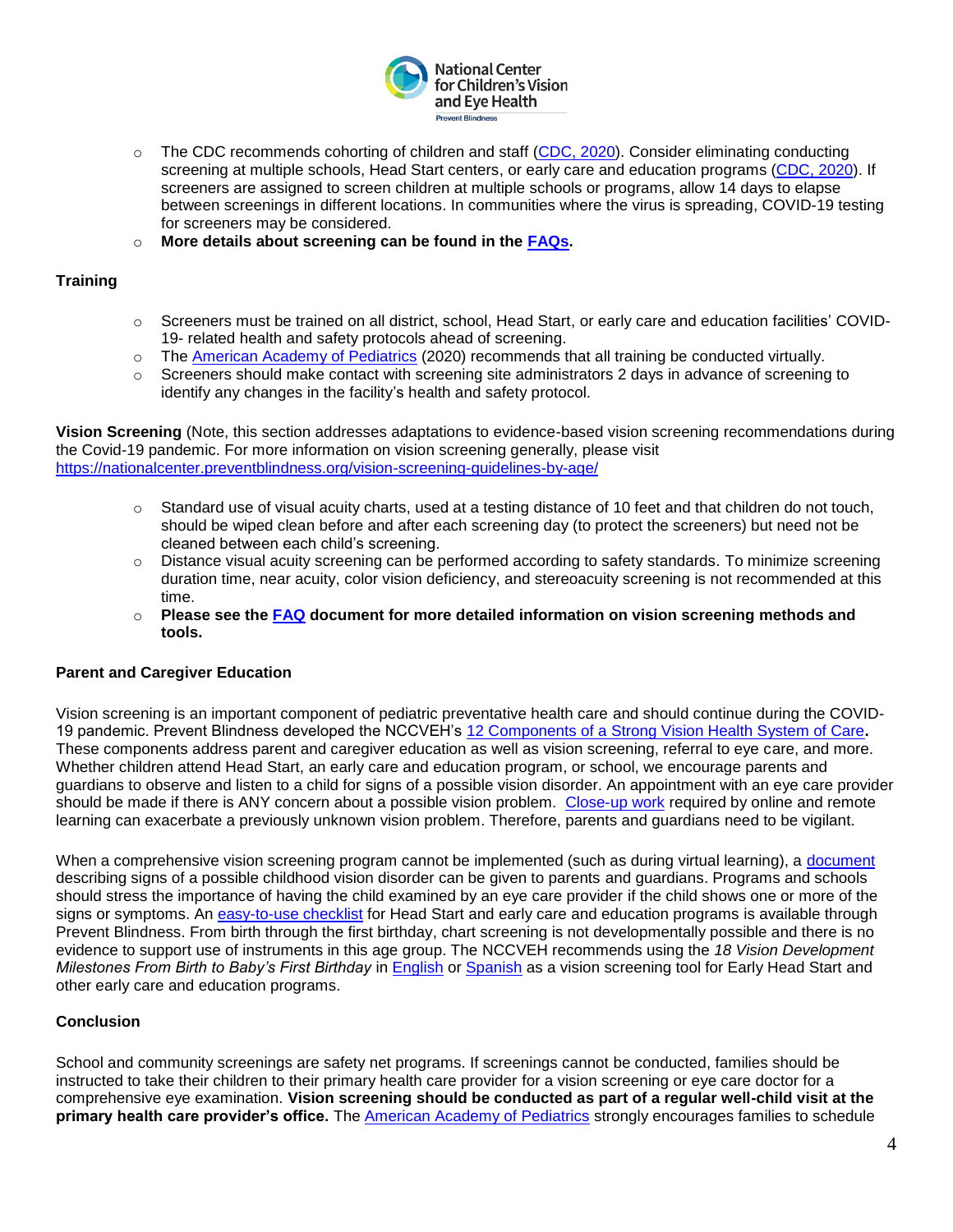

and keep well-child checks throughout the COVID-19 pandemic. Parents and guardians should receive educational material about the importance [of child vision health.](https://nationalcenter.preventblindness.org/)

Teachers, administrators, nurses, vision screeners, support professionals, Head Start, Early Head Start, early care and education personnel, and para-professionals are anxious about the difficulties they are facing to meet new educational expectations. The considerations suggested in this document are designed to ensure that vision screening continues to help children have the best vision possible to succeed academically.

#### **Please see the accompanying [FAQ](https://preventblindness.org/school-vision-screening-considerations-covid-19-pandemic/) document for more detailed information on vision screening.**

#### **References**

• American Academy of Pediatrics. (2020, August 19). *COVID-19 Planning considerations: Guidance for school re-entry.* [https://services.aap.org/en/pages/2019-novel-coronavirus-covid-19-infections/clinical-guidance/covid-19-planning](https://services.aap.org/en/pages/2019-novel-coronavirus-covid-19-infections/clinical-guidance/covid-19-planning-considerations-return-to-in-person-education-in-schools/)[considerations-return-to-in-person-education-in-schools/](https://services.aap.org/en/pages/2019-novel-coronavirus-covid-19-infections/clinical-guidance/covid-19-planning-considerations-return-to-in-person-education-in-schools/)

Centers for Disease Control and Prevention. (2020, May 19). *Considerations for schools.* <https://www.cdc.gov/coronavirus/2019-ncov/community/schools-childcare/schools.html>

Centers for Disease Control and Prevention. (2020, July 23). *Guidance for childcare programs that remain open*. <https://www.cdc.gov/coronavirus/2019-ncov/community/schools-childcare/guidance-for-childcare.html>

Centers for Disease Control and Prevention. (2020, August 7). *How to wear masks.* [https://www.cdc.gov/coronavirus/2019](https://www.cdc.gov/coronavirus/2019-ncov/prevent-getting-sick/how-to-wear-cloth-face-coverings.html) [ncov/prevent-getting-sick/how-to-wear-cloth-face-coverings.html](https://www.cdc.gov/coronavirus/2019-ncov/prevent-getting-sick/how-to-wear-cloth-face-coverings.html)

Centers for Disease Control and Prevention. (2020, July 15). *Strategies for optimizing the supply of eye protection.* <https://www.cdc.gov/coronavirus/2019-ncov/hcp/ppe-strategy/eye-protection.html>

Centers for Disease Control and Prevention. (2020, August 1). *Preparing K-12 administrators for a safe return to school in fall 2020*. <https://www.cdc.gov/coronavirus/2019-ncov/community/schools-childcare/prepare-safe-return.html>

Centers for Disease Control and Prevention. (2020, July 31). *Public health guidance for community related exposures.* <https://www.cdc.gov/coronavirus/2019-ncov/php/public-health-recommendations.html>

Centers for Disease Control and Prevention. (2020, May 7). *Reopening guidance for cleaning and disinfecting public spaces, workplaces, businesses, schools, and homes.* <https://www.cdc.gov/coronavirus/2019-ncov/community/reopen-guidance.html>

Centers for Disease Control and Prevention. (2020, March 3). *Show me the science – When & how to use hand sanitizer in community settings.*<https://www.cdc.gov/handwashing/show-me-the-science-hand-sanitizer.html>

Centers for Disease Control and Prevention. (2020, May 13). *Symptoms of coronavirus.* <https://www.cdc.gov/coronavirus/2019-ncov/symptoms-testing/symptoms.html>

Centers for Disease Control and Prevention. (2020, August 11). *Guidance for K-12 school administrators on the use of cloth face coverings in schools.* <https://www.cdc.gov/coronavirus/2019-ncov/community/schools-childcare/cloth-face-cover.html>

Centers for Disease Control and Prevention. (2020, June 28). Use of cloth face coverings to slow the spread of COVID-19. <https://www.cdc.gov/coronavirus/2019-ncov/prevent-getting-sick/diy-cloth-face-coverings.html>

Centers for Disease Control and Prevention. (2020, April 2). *When and how to wash your hands.* <https://www.cdc.gov/handwashing/when-how-handwashing.html>

Centers for Disease Control and Prevention. (2020, July 16). *When to wear gloves.* <https://www.cdc.gov/coronavirus/2019-ncov/prevent-getting-sick/gloves.html>

Environmental Protection Agency. (2020, August 13). *List N: Disinfectants for use against SARS-CoV-2 (COVID-19).*  <https://www.epa.gov/pesticide-registration/list-n-disinfectants-use-against-sars-cov-2-covid-19>